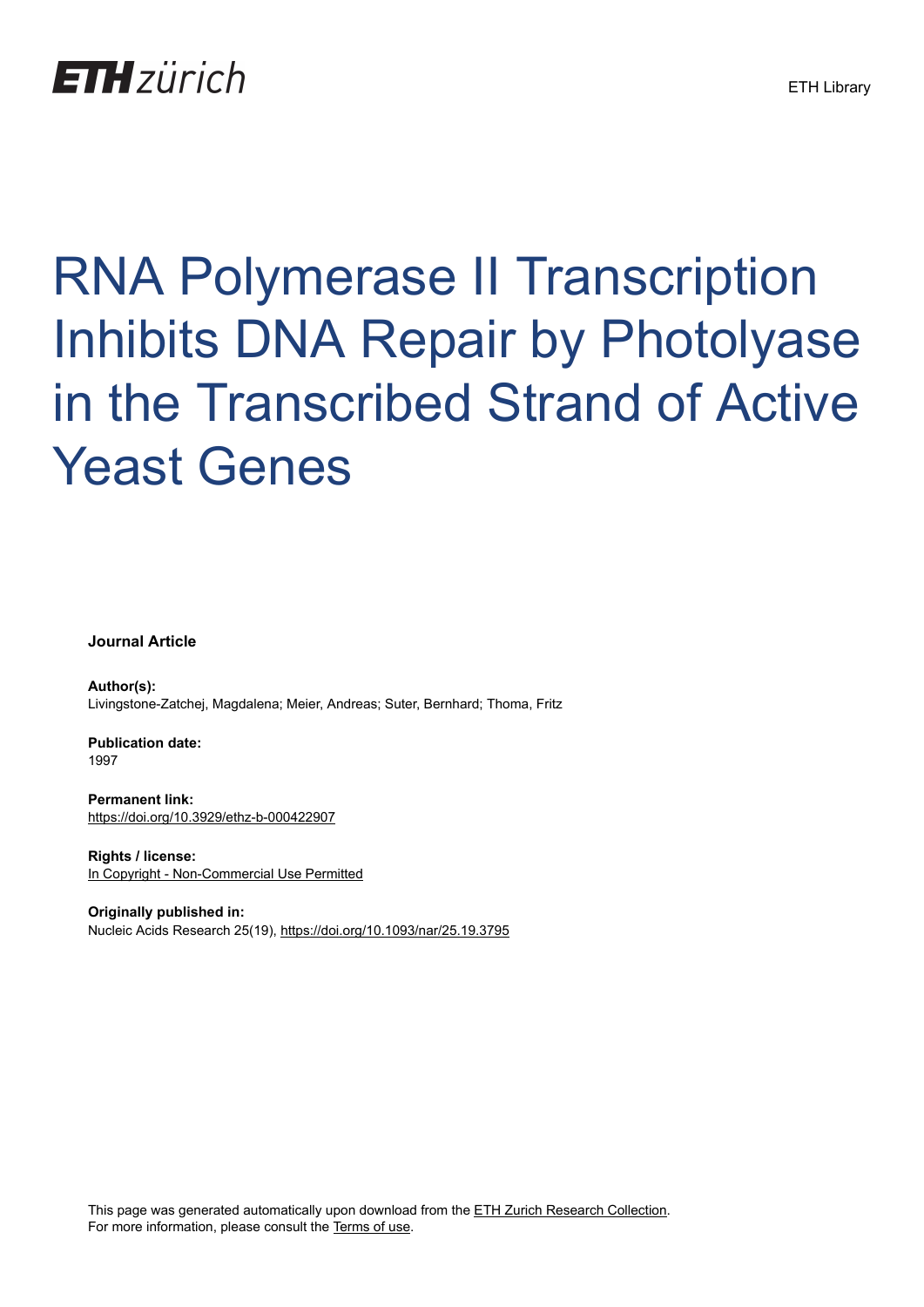### **RNA polymerase II transcription inhibits DNA repair by photolyase in the transcribed strand of active yeast genes**

#### **Magdalena Livingstone-Zatchej, Andreas Meier, Bernhard Suter and Fritz Thoma\***

Institut für Zellbiologie, ETH-Zürich, Hönggerberg, CH-8093 Zürich, Switzerland

Received July 9, 1997; Revised and Accepted August 11, 1997

#### **ABSTRACT**

**Yeast uses nucleotide excision repair (NER) and photolyase (photoreactivation) to repair cyclobutane pyrimidine dimers (CPDs) generated by ultraviolet light. In active genes, NER preferentially repairs the transcribed strand (TS). In contrast, we recently showed that photolyase preferentially repairs the non-transcribed strands (NTS) of the URA3 and HIS3 genes in minichromosomes. To test whether photoreactivation depends on transcription, repair of CPDs was investigated in the transcriptionally regulated GAL10 gene in a yeast strain deficient in NER [AMY3 (rad1**∆**)]. In the active gene (cells grown in galactose), photoreactivation was fast in the NTS and slow in the TS demonstrating preferential repair of the NTS. In the inactive gene (cells grown in glucose), both strands were repaired at similar rates. This suggests that RNA polymerases II blocked at CPDs inhibit accessibility of CPDs to photolyase. In a strain in which both pathways are operational [W303-1a (RAD1)], no strand bias was observed either in the active or inactive gene, demonstrating that photoreactivation of the NTS compensates preferential repair of the TS by NER. Moreover, repair of the NTS was more quickly in the active gene than in the repressed gene indicating that transcription dependent disruption of chromatin facilitates repair of an active gene.**

#### **INTRODUCTION**

Cyclobutane pyrimidine dimers (CPDs) and 6-4 photoproducts (6-4PP) are the two major classes of stable DNA-lesions generated by ultraviolet light (UV). Unless repaired, these DNA-lesions may lead to blockage of transcription, mutations, cell death and cancer. CPDs can be repaired by two pathways, nucleotide excision repair (NER) and photoreactivation (reviewed in ref. 1).

NER is a ubiquitous multistep pathway in which numerous proteins are involved to execute damage recognition, excision of

an oligonucleotide with the DNA lesion, and gap repair synthesis (reviewed in refs 2–4). In genes transcribed by RNA polymerase II, NER repairs the transcribed strand more quickly than the non-transcribed strand. This observation was originally made in human cells (5), and later extended to numerous other organisms including yeast (6–9). NER shares some proteins with the general transcription complex which links NER to transcription and partially explains why the transcribed strands of active genes are more quickly repaired than the non-transcribed strands or the genome overall. Preferential repair of the transcribed strand is frequently referred to as transcription coupled repair (TCR) although the coupling mechanism in eukaryotes remains to be elucidated (for references and discussion see 2,3).

As an alternative or additional pathway, many organisms including yeast *Saccharomyces cerevisiae* can revert CPDs by CPD-photolyase in the presence of photoreactivating blue light (of wavelength 350–450 nm) restoring the bases to their native form (10,11). More recently, (6-4) photolyases have been identified in *Drosophila* (12,13), *Xenopus laevis* and rattlesnakes (14) suggesting that photolyases are widespread. Homologue genes were found in humans (12,15), but photoreactivation activity has not been reproducibly demonstrated in human cells (15–17). Although photoreactivation is a major repair pathway and the enzymes and the reaction mechanism of photolyases have been characterized in detail (reviewed in ref. 10), it was not examined so far how photolyase repairs transcriptionally active genes or how it recognizes DNA-lesions when DNA is packaged in chromatin.

We have recently analysed photoreactivation in the URA3 and HIS3 genes of minichromosomes in yeast. Photoreactivation was found to be tightly modulated by chromatin structure. To our surprise, we noticed that photoreactivation was slower on the transcribed strands than on the non-transcribed strands, in contrast to NER (18). *Escherichia coli* RNA polymerase and mammalian RNA polymerase II are blocked at CPDs in the transcribed strand (19–21) and shield the CPD from recognition by photolyase *in vitro* (20). We therefore proposed that stalled RNA polymerase II might prevent accessibility of CPDs to photolyase *in vivo*. Here, we tested this hypothesis using the inducible GAL10 gene in yeast.

\* To whom correspondence should be addressed. Tel: +41 1 633 3323; Fax: +41 1 633 1069; Email: thoma@cell.biol.ethz.ch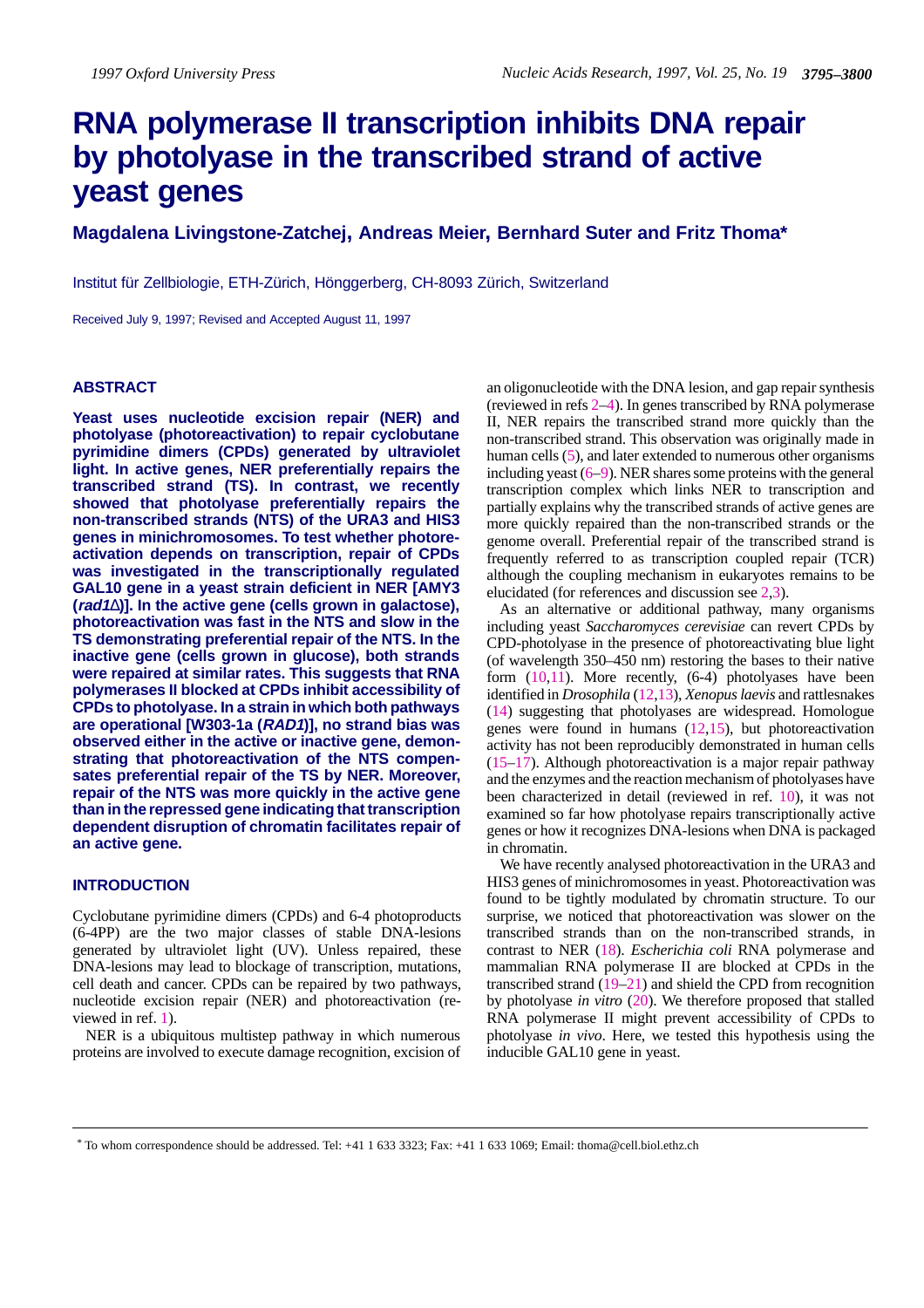

**Figure 1.** Map of the *GAL10* locus. Indicated are the GAL7, GAL1, GAL10 genes (arrows), relevant restriction sites (*Sal*I, *Hpa*I, *Eco*RI, *Eco*RV), the DNA segment used to generate strand specific probes (black bar), and a size marker (0.5 kb, open box). The map is derived from ref. 23.

#### **MATERIALS AND METHODS**

#### **Yeast strains**

W303-1a (*Mat***a***, ade2-1, ura3-1, his3-11,15, trp1-1, leu2-3,112, can1-100*) was kindly provided by Dr R. Sternglanz. AMY3 (*Mat***a***, ade2-1, ura3-1, his3-11,15, trp1-1, leu2-3,112, can1-100 rad1*∆::*URA3*) was generated by deletion of part of the *RAD1* gene in W303-1a using a gene blaster construct (pR1.6, kindly provided by Dr L. Prakash). AMY3 exhibits a strong UV sensitivity typical for *rad1* strains (not shown).

#### **Cultures and UV irradiation of yeast cells**

Cells were grown in full media containing glucose (YPD) or galactose (YPG) (22) to a density of about  $1 \times 10^7$  to  $3 \times 10^7$ cells/ml, harvested, resuspended in minimal medium without amino acids to  $3.5 \times 10^7$  cells/ml. Aliquots (250 ml) were transferred to plastic trays ( $22 \text{ cm} \times 31 \text{ cm}$ ) and irradiated at room temperature with 150 J/m<sup>2</sup> of UV light (predominantly 254 nm) generated by germicidal lamps (Sylvania, Type G15 T8). After irradiation, the medium was supplemented with the appropriate amino acids or uracil and the trays were placed on a metal cooling plate connected to a water bath. The temperature of the cell suspension during photoreactivation was ~23–26°C. Photoreactivation of 250–500 ml samples was done by using Sylvania Type F15 T8/BLB bulbs (peak emission at 375 nm) at 1.4 mW/ cm2 for 15–120 min. Samples (250 ml) were collected and chilled on ice. Cells were harvested by centrifugation and washed in 10 mM Tris–HCl, 1 mM EDTA (pH 8.0). Cells were converted to spheroplasts using Zymolyase and DNA was extracted following the QIAGEN Genomic Yeast DNA Isolation Protocol (QIAGEN Genomic DNA Handbook, September 1995).

#### **Mapping of CPDs by indirect end labelling**

DNA was cut with *Sal*I and *Eco*RI (Fig. 1) and repurified. Aliquots were incubated with T4-endonuclease V in 20 mM Tris (pH 7.4), 10 mM EDTA, 0.1 M NaCl, 0.1 mg/ml bovine serum albumin or mock treated with the same buffer. The DNA was electrophoresed on 1.5% alkaline agarose gels, blotted to ZetaGT-membranes (BioRad), and hybridized to RNA-probes as described (6,18). Strand specific RNA probes were generated by *in vitro* transcription using a transcription kit (Stratagene) and appropriate DNA fragments (*Sal*I–*Hpa*I, Fig. 1) subcloned in a bluescript vector (Stratagene).

#### **Quantification**

The signals on the membranes were quantified using a Phosphor-Imager (Molecular Dynamics). In each lane, the signal in the intact restriction fragment was measured and divided by the signal of the whole lane (Figs 2 and 3) to give a signal normalized with respect to the overall DNA content in that lane [IRF(T4+); IRF(T4–)] (18). CPD content was calculated using the Poisson expression  $(5)$ :  $-\ln$  [IRF(T4+)/IRF(T4-)]. Initial damage (0 min repair) was set to 0% repair.

#### **RESULTS**

To address the question whether preferential photoreactivation of the non-transcribed strand (NTS) depends on transcription, photoreactivation was studied in the inducible GAL10 gene (Fig. 1) in the NER deficient strain AMY3 (*rad1*∆) (Fig. 2). GAL10 is either heavily transcribed or repressed when yeast cells are grown in galactose or glucose, respectively (23,24). Cells were UV irradiated in suspension with  $150 \text{ J/m}^2$ . Photoreactivation was done by exposing the cell suspension to photoreactivating light for  $15-120$  min at temperatures between 23 and  $26^{\circ}$ C. To control the contribution of NER to repair, aliquots of the irradiated cell suspension were incubated in the dark. To measure CPDs, DNA was extracted, mock treated or treated with T4-endonuclease V (T4-endoV) which cuts at CPDs (25). The cutting sites were displayed in the transcribed region (excluding promoter and 3′-ends) by indirect end labelling (6) from the *Sal*I restriction site towards the *Eco*RI site (Fig. 1) using strand specific probes. In contrast to the most frequently used procedure developed by Mellon, Spivak and Hanawalt (5), the indirect end labelling procedure displays CPDs along the DNA-sequence and allows investigation of site specific repair if necessary (6,18). Nonirradiated DNA (UV–) and mock treated DNA (T4–) give rise to an intact restriction fragment (Figs 2 and 3, top bands). In contrast, T4-endoV treatment of damaged DNA (UV+, T4+) generates a smear with several diffuse bands and top bands of reduced intensities (compare +T4 lanes and –T4 lanes, Fig. 2). The diffuse bands generated by T4-endoV cutting represent the CPD distribution in pyrimidine rich regions from the 3′ end of the gene (bottom of the lanes) towards the 5′ end of the gene (*Eco*RI site, top band). Since the lesions are distributed over a large region, the smear and CPD bands are relatively weak, but can be accurately quantified using PhosphorImager (18). The initial damage generated in galactose and glucose was ∼0.3 CPD/kb (compare lanes 5 and 6, Fig. 2). With increasing repair time, the CPD bands disappeared and the intensities of the intact *Sal*I–*Eco*RI fragments increased. CPDs were quantified and their removal was displayed as a function of the repair time (Fig. 4).

When the repair of the GAL10 gene was analysed in AMY3 (*rad1*∆) grown in galactose, photoreactivation was fast on the NTS with >70% of CPDs removed in 15 min (Fig. 2B; Fig. 4A, white circles). In the TS, photoreactivation was slow with <40% of CPDs removed in 15 min (Fig. 2A; Fig. 4A, black circles). More than 90% of CPDs are removed in 2 h from the NTS, but only ∼75% from the TS. This result substantiates our previous observation on the URA3 and HIS3 genes in a minichromosome (18) and demonstrates that preferential repair of the NTS by photolyase does not depend on whether a gene is located in the chromosome or in a plasmid. The same observation was made for NER (7). Repair in the absence of photoreactivating light was negligible (–PR, 120 min) as expected for a *rad1*∆ mutant. Although photoreactivation in the transcribed strand is slow when compared with the non-transcribed strand, it must be emphasised,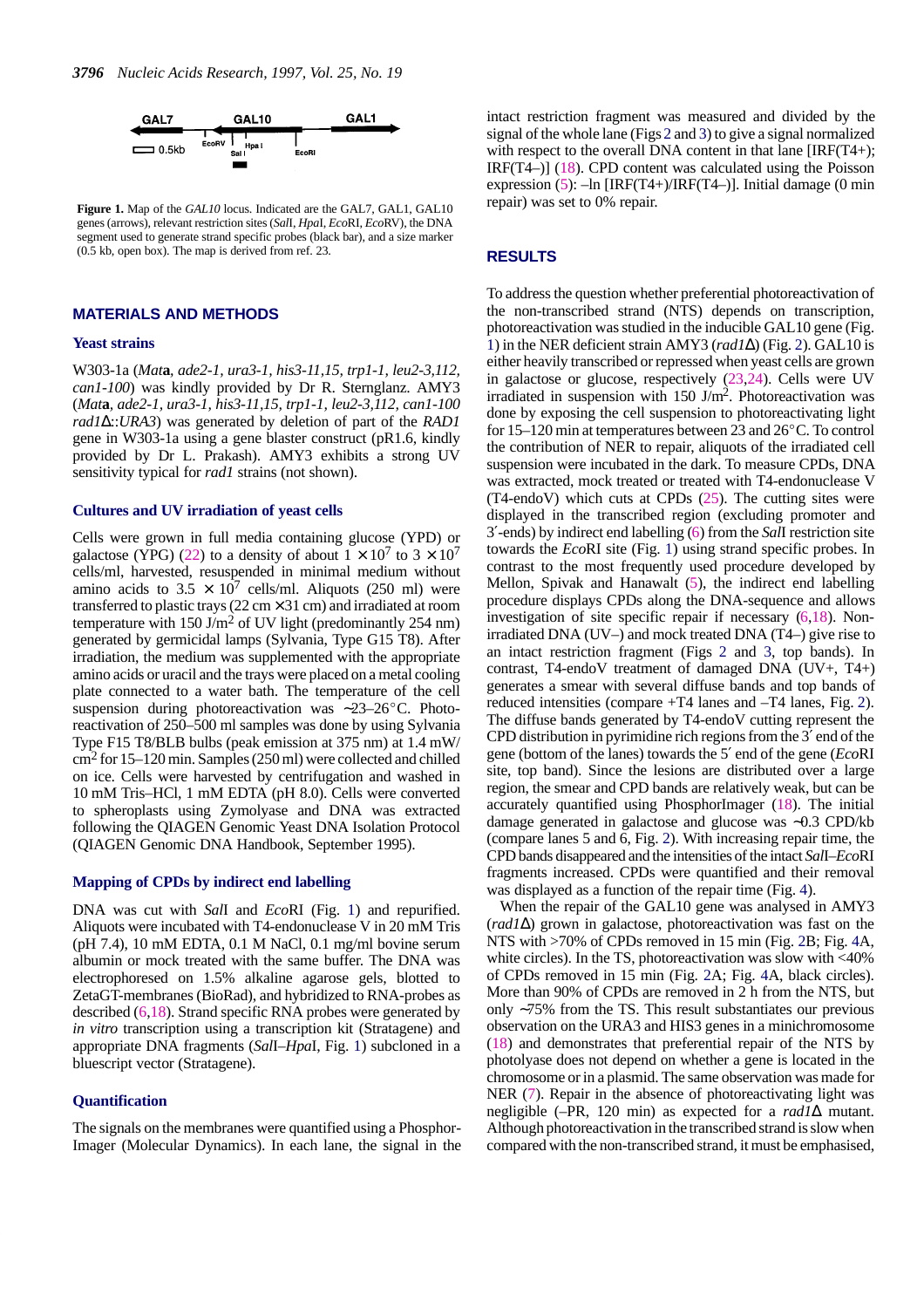

**Figure 2.** CPD repair in the GAL10 gene of AMY3 (*rad1*∆). AMY3, which is deficient in NER (NER–), was grown in galactose (**A** and **B**) or glucose (**C** and **D**) where the GAL10 gene is transcribed or repressed, respectively. The cells were irradiated with ultraviolet light  $(150 \text{ J/m}^2, UV+)$ , exposed to photoreactivating light (PR+) for 15–120 min or kept in the dark (PR–). DNA was isolated, cut with T4-endoV (T4+) or mock treated (T4–), cut with *Eco*RI and *Sal*I, fractionated by alkaline agarose gel electrophoresis. The GAL10 specific regions were identified by blotting on membranes and hybridisation with strand specific probes (Fig. 1) for the transcribed strand (TS) and non-transcribed strand (NTS). Top panels are weak exposures of the top bands. Marker represents multiples of 256 bp (hybridized separately).

that it is as rapid as the 'fast' repair by transcription coupled NER (Fig. 3; Fig. 4C, black squares; see below).

When the experiment was repeated in glucose medium which represses transcription of the GAL10 gene by RNA polymerase II, photoreactivation was very similar on both strands (Fig. 2C and D; white and black circles in Fig. 4B). Hence, changing from a transcribed gene to a repressed gene results in a loss of strand specific repair by photolyase. These experiments show that the strand bias in photoreactivation depends on transcription by RNA polymerase II. Surprisingly, photoreactivation in the TS of the transcribed gene (Fig. 4A, black circles) was not only slower than in the NTS (white circles, Fig. 4A), but also slower than photoreactivation of both strands in the inactive gene (Fig. 4B, black and white circles). Thus, slow repair of the TS in galactose is consistent with an inhibition of photolyase accessibility by RNA polymerase II stalled at CPDs.

To address the role of photolyase and its contribution to repair in the presence of NER, photoreactivation experiments were performed with the W303-1a strain which is competent in NER (Fig. 3). In galactose and in the absence of photoreactivating light, the TS was more quickly repaired than the NTS (+NER –PR, Fig. 3A and B; Fig. 4C, black and white squares). The NTS and TS

were repaired to ∼20% and 80%, respectively, in 2 h. This preferential repair of the TS is characteristic for NER (frequently referred to as 'transcription coupled repair'). Most strikingly, however, when both pathways, photoreactivation and NER, were operational, both strands were repaired very rapidly and at similar rates (+PR +NER, Fig. 3A and B; Fig. 4C, white and black circles). This leads to repair of 70–80% of lesions in 15 min and ∼90% in 1h. Repair of the TS by NER and photolyase (Fig. 4C, black circles) is dramatically enhanced compared with repair by NER alone (Fig. 4C, black squares) and it is also more quickly than photoreactivation alone (Fig. 4A, black circles). This indicates a relief of inhibition of photoreactivation by a functional NER and, in this sense, suggests a promoting role of NER for photorepair.

Combined NER and photoreactivation of the NTS (Fig. 4C, white circles) is dramatically enhanced compared with NER alone (Fig. 4C, white squares), but it reaches similar levels to those obtained by photoreactivation alone (Fig. 4A, white circles). Hence, an intact NER pathway appears to have no obvious effect on photoreactivation of the NTS. In conclusion, the similar repair kinetics of the NTS and TS observed in RAD1 cells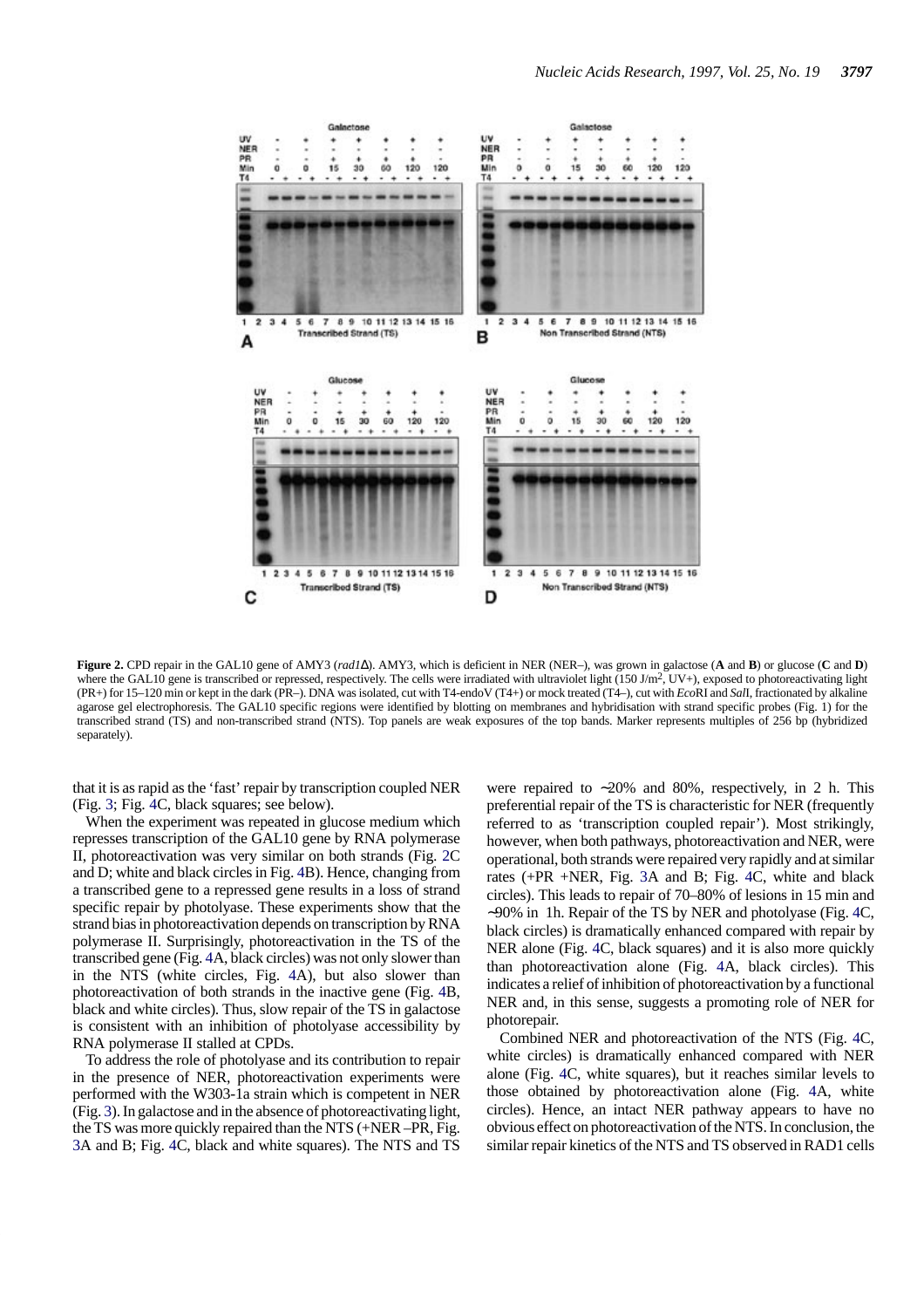

**Figure 3.** CPD repair in the GAL10 gene of W303-1a (*RAD1*). W303-1a, which is proficient in NER (NER+) and photoreactivation, was grown in galactose (**A** and **B**) or glucose (**C** and **D**), irradiated with 150 J/m2, and exposed to photoreactivating light (PR+) or kept in the dark (PR–). CPDs were analysed on the transcribed strand (TS) and non-transcribed strand (NTS) as described in Figure 2. Marker represents multiples of 256 bp (hybridized separately).

demonstrate that photoreactivation on the NTS can complement preferential repair of CPDs by NER on the TS.

When the experiment with the W303-1a strain was repeated in glucose medium, again, both strands were repaired at similar rates (Fig. 3C and D; Fig. 4D, black and white circles). Hence, irrespective of transcription, both strands are repaired at similar rates and more quickly than by NER alone.

#### **DISCUSSION**

#### **Inhibition of photoreactivation by stalled RNA polymerases**

Why is photoreactivation slow in the transcribed strand? The comparison between photoreactivation of cells grown in glucose and galactose demonstrates that preferential repair of the NTS and slow repair of the TS depend on transcription. *In vitro* experiments showed that *E.coli* polymerase (26) and human RNA polymerase II are blocked by CPDs on the transcribed strand (20,21). Blocked human RNA polymerase covers ∼40 nt around the dimer in a nearly symmetrical way (21) and prevents access of *E.coli* photolyase to the DNA lesion (20) but has no effect on excision repair  $(21)$ . Hence, slow photorepair of the TS of transcribed genes *in vivo* is most likely due to RNA polymerase II transcription complexes which are stalled at CPDs and inhibit

access to photolyase. Repression of transcription (in the *rad1*∆ strain) enhances photoreactivation on the transcribed strand which is consistent with a relief of inhibition. The inhibition, however, is not complete, which allows photorepair of 50% of CPDs within 50–60 min. (AMY3, Fig. 4A). Let's make the following assumptions. (i) Each CPD in the TS blocks an RNA polymerase. (ii) There is sufficient photolyase in a cell to rapidly recognize the CPDs as soon as they are released from the stalled complex (by mechanisms described below). This assumption is justified, since CPDs are repaired extremely fast when located in 'open' chromatin (promoter regions) or linker DNA [repair in  $\langle 15 \text{ min } (18)$ ]. (iii) Reloading of RNA polymerases on the damage is slower than photoreactivation. Considering these points and the photorepair curve of the transcribed strand (Fig. 4A, dark circles), the time at which half of the CPDs are repaired reflects the half-life of a stalled RNA polymerase II complex, which is in the range of 50–60 min. This result is probably an overestimation, since the half-life could be shorter, if reloading of polymerases on the CPD is fast. Photoreactivation in the TS of the active gene is even slower than repair in the inactive gene, where DNA is folded in an inactive chromatin structure. Hence, inhibition of photorepair by stalled polymerases seems to be stronger than inhibition of repair by nucleosomes. In this perspective, a half-life of stalled polymerases of 50–60 min appears to be surprisingly long. However, it is remarkably shorter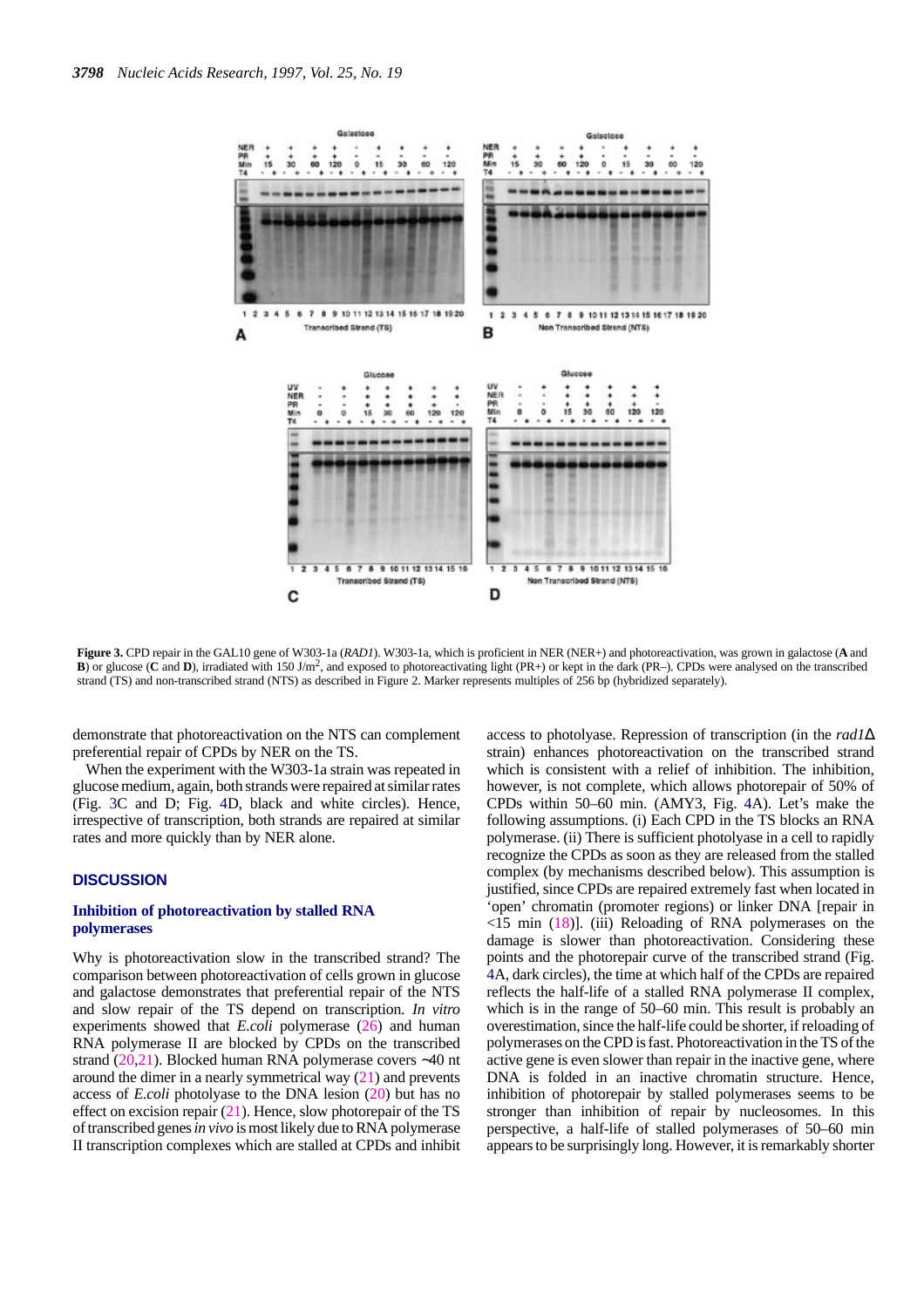

**Figure 4.** Summary of CPD repair in AMY3 and W303-1a. (**A**) AMY3 (*rad1*∆) in galactose. (**B**) AMY3 (*rad1*∆) in glucose. (**C**) W303-1A (*RAD1*) in galactose. (**D**) W303-1A (*RAD1*) in glucose. Data are given as an average with standard deviations from three to eight gels (C, two experiments; A, B and D, one experiment). Note, that the repair curves of TS and NTS in glucose are very similar (B and D) as well as the curves of NTS in A and C. The NER data of 15–60 min in (C) (black and open squares) are from one gel each (Fig. 3A and B). [One data set in (B) was obtained from analysis of the *Eco*RV–*Eco*RI fragment (Fig. 1), but the result was indistinguishable from the analyses of the shorter fragment (*Sal*I–*Eco*RI).]

than the half-life of a human RNA polymerase II stalled at a CPD *in vitro* [∼20 h (21)]. This indicates to us, that the *in vivo* situation is more dynamic. We do not yet know how photolyase finally gets access to the CPDs *in vivo*. One possibility is that RNA polymerase II is released from the template DNA. Alternatively, it is possible that RNA polymerase II moves backwards with the help of RNA hydrolyzing factors (TFIIS of humans or yeast, GreA and GreB of *E.coli*; reviewed in ref. 27) and retracts from the damaged site (28,29).

#### **Repair of the NTS: chromatin effects?**

We noticed that, in particular in the first 30 min, the NTS in the active gene was always more quickly repaired than either strand in the inactive gene. This effect was observed for photoreactivation alone [AMY3 (*rad1*∆), Fig. 4A and B] as well as for the combined action of NER and photolyase [W303-1a (*RAD1*), Fig. 4C and D]. Hence, this effect is either independent of an operational NER pathway or the contribution of the NER pathway is too small to be detected under those conditions. The enhanced repair of the NTS in galactose can be explained by an altered chromatin structure in the transcribed GAL10 gene. Analysis of chromatin structures in the GAL1, GAL10 and in an artificial GAL-URARIB gene revealed positioned nucleosomes in the inactive genes and rearranged nucleosomes on the transcribed genes. The rearrangement was interpreted as a dissociation of nucleosomes in front of the polymerase and a rapid reassembly behind it (24,30). Whether this altered chromatin

structure of the transcribed state persists after damage induction is unknown and cannot be experimentally tested, since the lesions are distributed all over the gene. However, the unexpected fast repair of the NTS argues in favour of an altered structure with rearranged nucleosomes. Additionally, we consider that transcription is not completely stopped, since the initial damage was only ∼0.5 CPD/gene and transcription resumes with increasing repair time. *In vitro* experiments have shown that lesions in the non-transcribed strand can be passed by RNA polymerase (20,26). Therefore ongoing transcription would transiently disrupt the nucleosome structure and, hence, enhance the accessibility of CPDs to photolyase.

#### **Complementary roles for NER and photolyase in gene repair**

We have previously shown that photolyase repairs open promoters of active genes within a few minutes, more quickly than NER, hence demonstrating a role for photolyase in promoter repair (18). Efficient repair of DNA lesions is required to reduce the risk of mutagenesis, cell death and cancer (31). In the genes, which are actively transcribed by RNA polymerase II, NER preferentially repairs the transcribed strand (Fig. 4C), but leaves the NTS slowly repaired. Photolyase takes care of CPDs in the NTS, but repair in the TS is slower. It is the combination of both repair pathways which establishes efficient repair of both strands and, hence, reduces the risk of mutations in active genes (Fig. 4C). In the repressed GAL10 gene, photolyase provides efficient